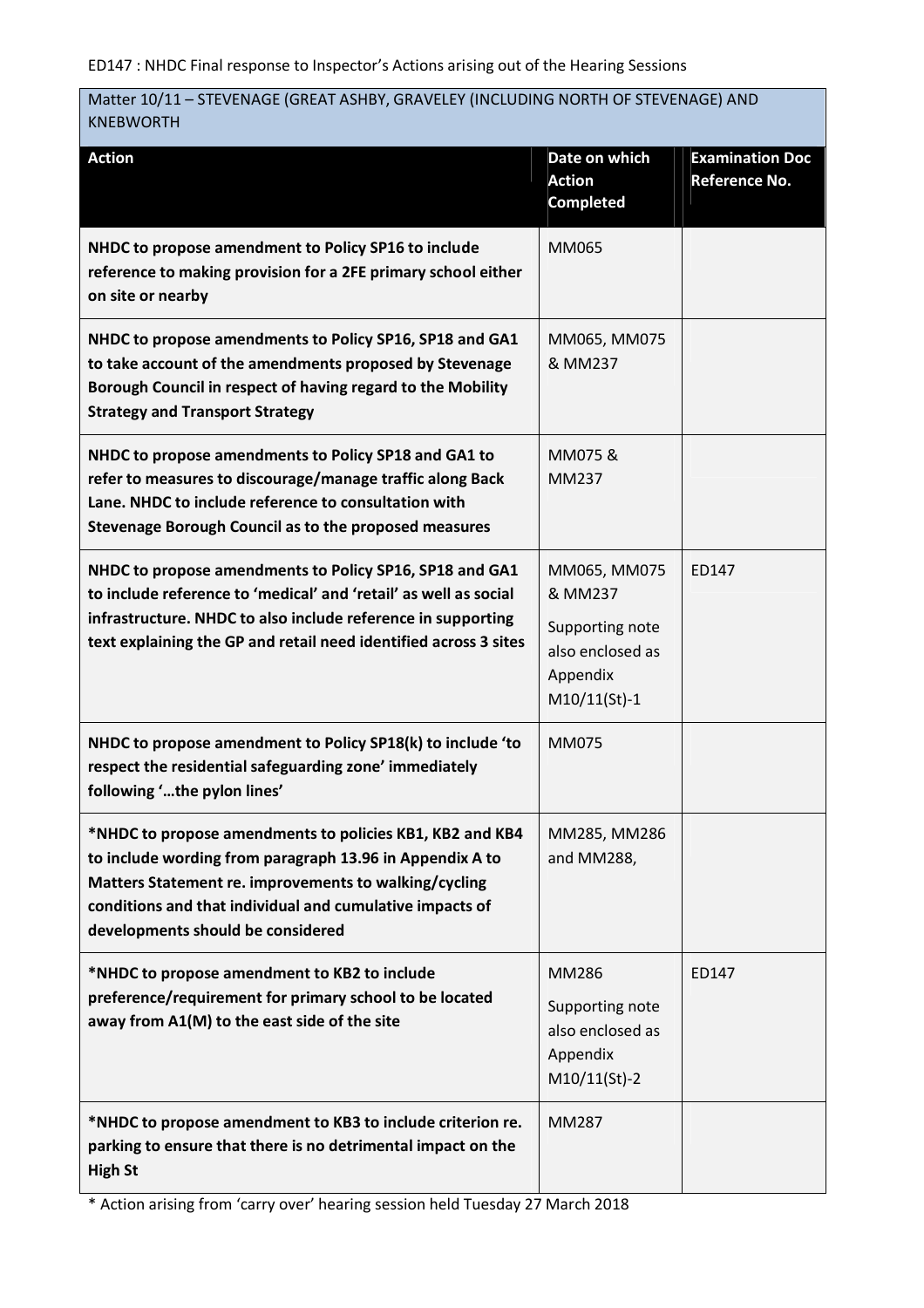**Appendix M10/11 (St)-1** 

**ED147 : Note on GP provision to the north of Stevenage and at Knebworth**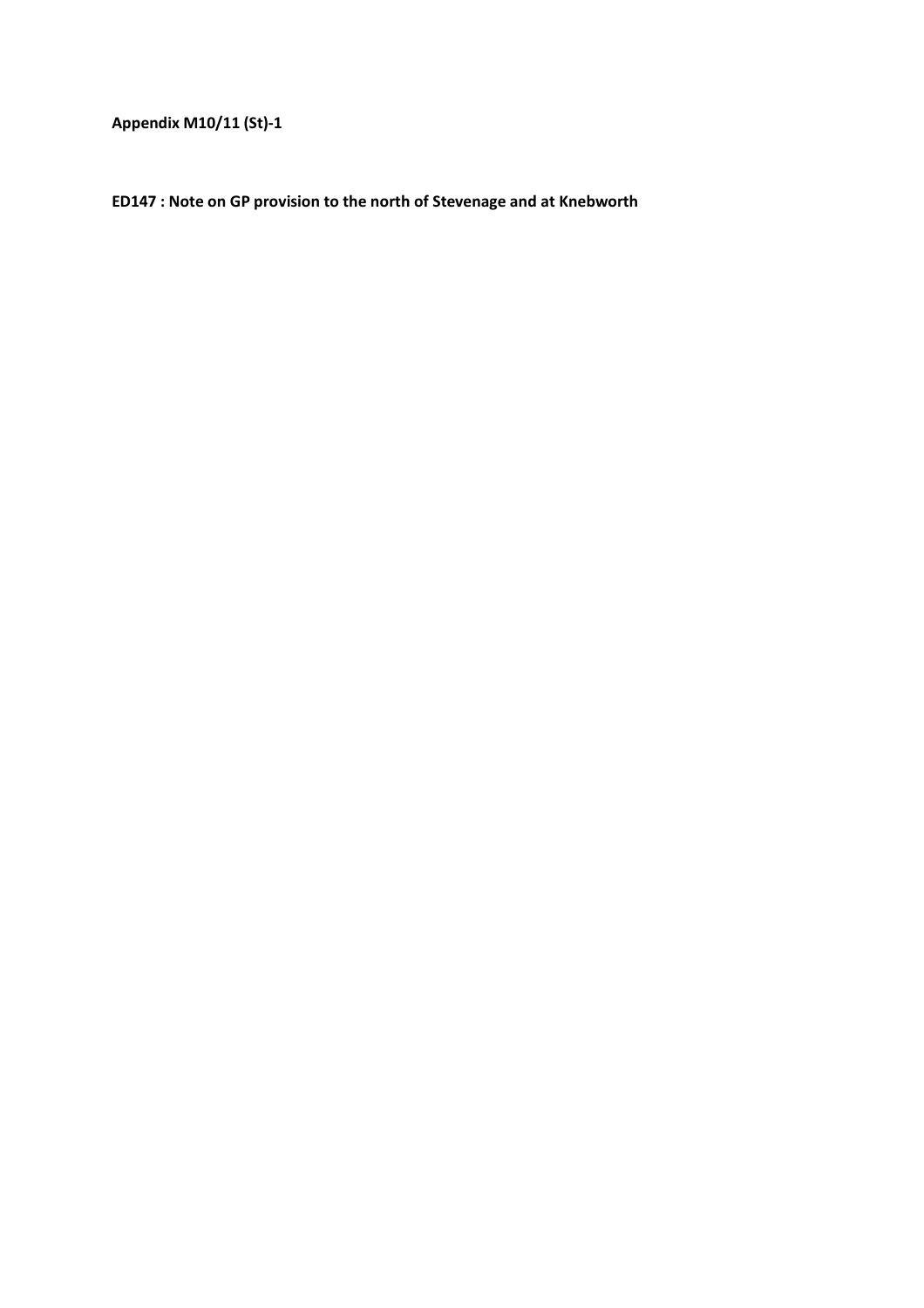#### ED147 - MATTER 10 / Matter 11

# **North Hertfordshire District Council Local Plan Examination Note to Inspector**

## **GP Provision to the north of Stevenage and at Knebworth**

- 1. Following the Matter 10/11 hearing sessions relating to Graveley (including the north of Stevenage), Great Ashby and Knebworth, the Council has been asked to propose amendments to the plan and provide additional information in relation to General Practioner (GP) (doctors) provision in this area of the District.
- 2. The following action has been specified
	- NHDC to propose amendments to Policy SP16, SP18 and GA1 to include reference to 'medical' and 'retail' as well as social infrastructure. NHDC to also include reference in supporting text explaining the GP and retail need identified across 3 sites (ED96, p.1);
- 3. In the hearing session for Knebworth, held on 27 March 2018, the Council noted a request from the Inspector to provide clarification on the new GP surgery that has been granted planning permission in the village (Note: This does not appear on the public schedule of actions).

### Amendments to Policy SP16, SP18 and GA1

- 4. Draft modifications have been submitted for the Inspector's consideration.
- 5. As set out at the hearing sessions, the sites proposed within North Hertfordshire around the north of Stevenage are expected to generate a cumulative requirement for two GPs<sup>1</sup>. This is broadly split into a need for one GP to the north of Stevenage to address the need generated by Site NS1 (Policy SP16) and one GP to the north-east of Stevenage to address the cumulative need generated by sites GA1 and GA2.
- 6. However, the Infrastructure Delivery Plan recognises that, in recent years, healthcare provision has moved away from small branch surgeries towards the establishment of larger surgeries, which are often co-located with other services (ED73, p.100).
- 7. The most appropriate pattern of future provision will also need to take into account existing and future needs and provision within adjoining Stevenage. The most appropriate approach will therefore need to be considered in conjunction with health service providers.
- 8. To effectively address this issue, both Policy SP16 and Policy SP18 (as proposed to be modified) include requirements for the provision of necessary social and medical

l

 $^1$  Note: This refers to two individual GPs rather than two GP practices / premises.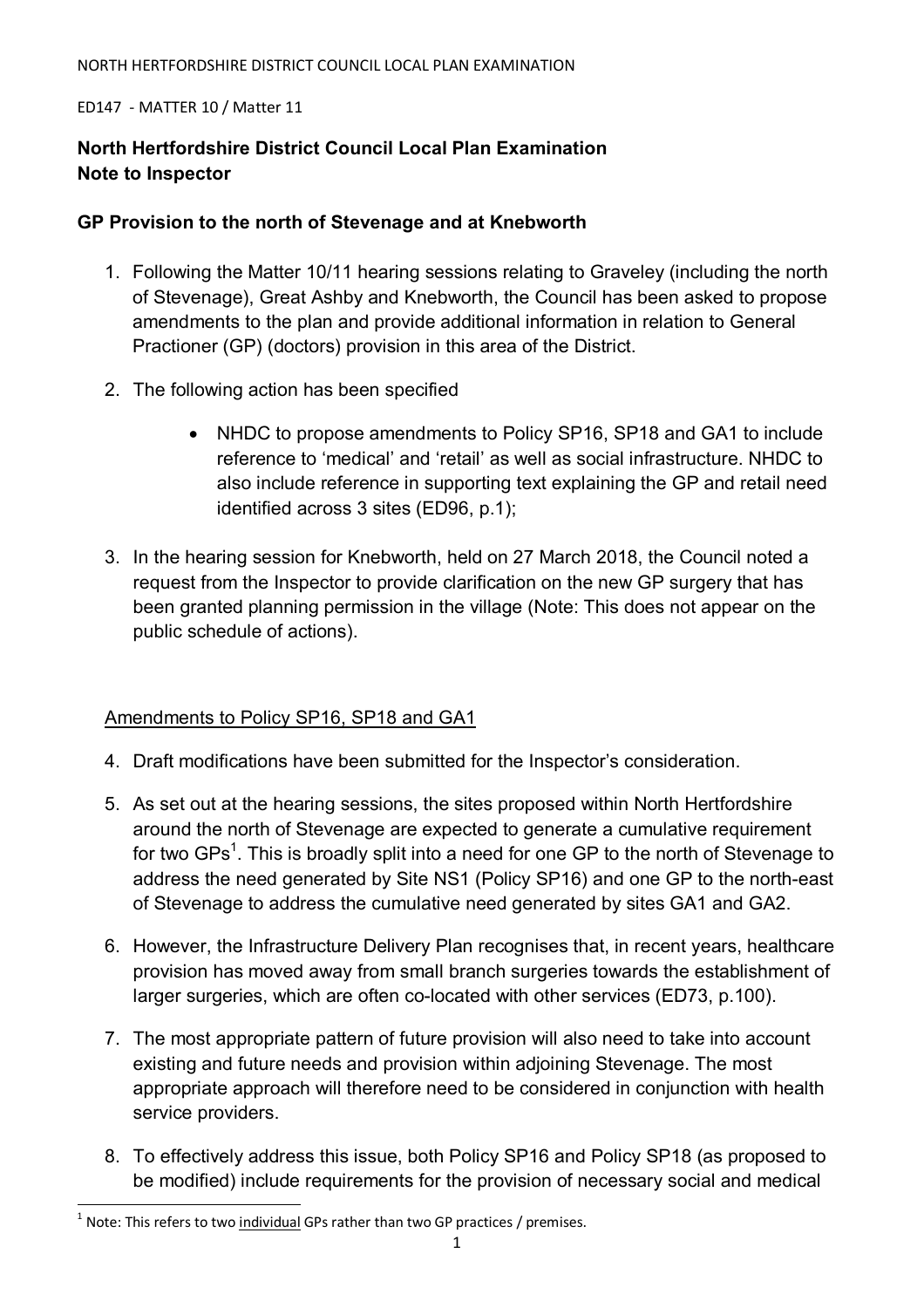#### ED147 - MATTER 10 / Matter 11

infrastructure. Both of these sites are anticipated to provide a small neighbourhood centre, presenting the opportunity to sustainably co-locate any on-site facilities.

9. Site GA1 is smaller in scale – allocated for an estimated 330 homes – and located in relatively close proximity to site GA2. It is not proposed to require neighbourhood level facilities on GA1. As such, the Council is not proposing a modification to secure a contribution towards GP provision across the north of Stevenage sites.

## GP Provision in Knebworth

l

10. Planning permission was granted by the District Council on 6 January 2017, under application reference 16/01369/1, for:

> *Erection of Library, Doctors Surgery and Retail Pharmacy and provision of additional parking, revised vehicular and pedestrian access, landscaping and ancillary works following demolition of existing Library (as amended by plans and supporting documents received 7/11/16).*

- 11. At the hearing session, the Inspector requested confirmation as to whether this permission would provide adequate capacity to serve the proposed housing allocations in and around the village.
- 12. The Design and Access statement supporting the planning application<sup>2</sup> states:

*The proposed development will provide eleven clinical rooms with a total of 564 sqm of surgery accommodation over two floors which will be able to meet the proposed new housing development in the Knebworth area as well as the natural growth in the local population. GPI have worked closely with NHS England to ensure that the proposed new surgery not only meets the needs of Knebworth but also the surrounding communities now and for the foreseeable future.* 

<sup>&</sup>lt;sup>2</sup> Knebworth Library Redevelopment Planning, Access and Design Statement, Weston Architects (November 2016)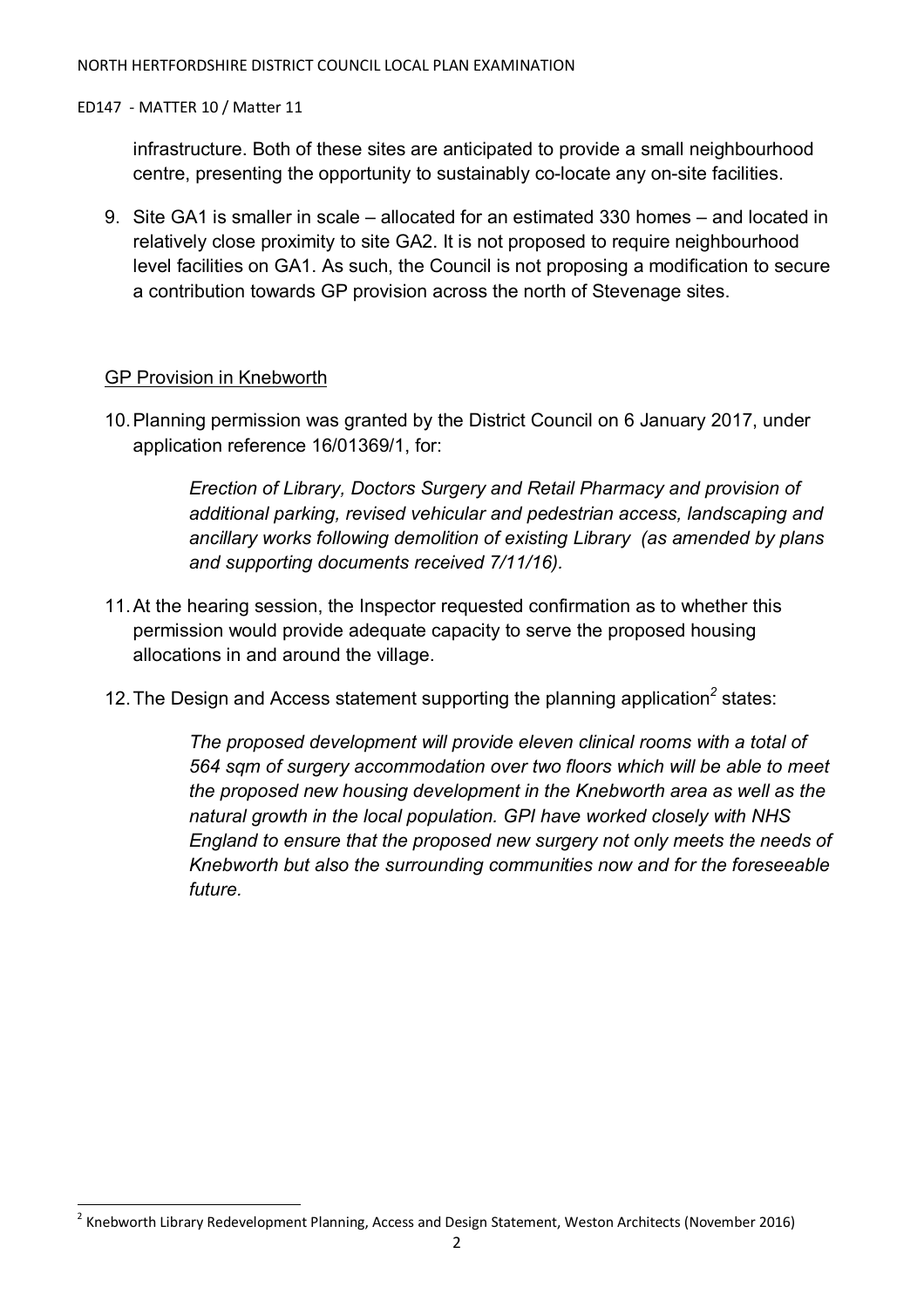**Appendix M10/11 (St)-2** 

**ED147 : Note on Primary school provision at Site KB2, Knebworth**